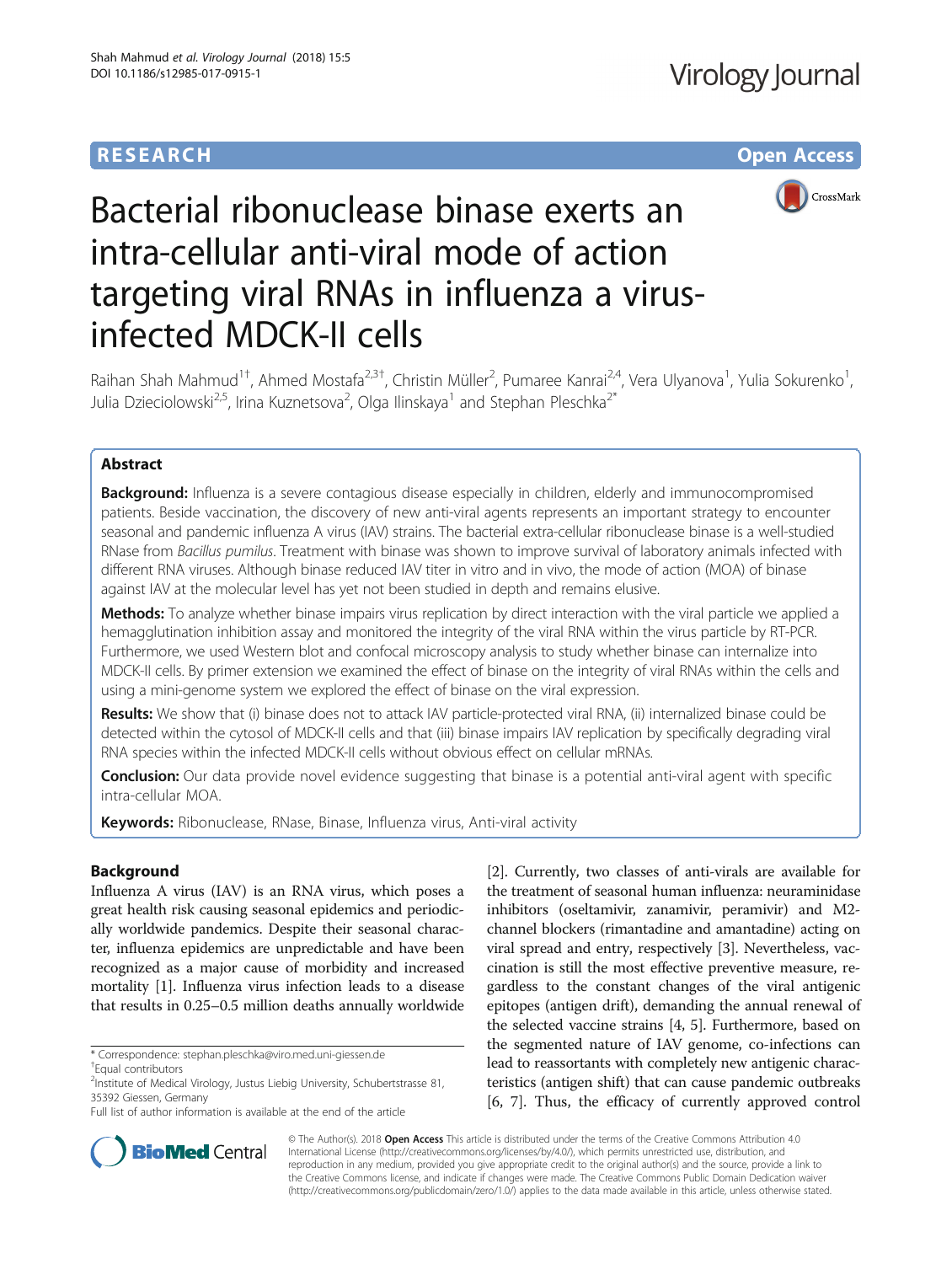strategies is limited because IAVs frequently escape the immune response via antigen drift and shift [\[8](#page-10-0)]. Therefore, an alternative therapeutic strategy that is effective irrespective of viral subtype by directly attacking the genetic material of the virus would be beneficial.

Along this line, ribonucleases (RNases) might represent an attractive tool [[9, 10\]](#page-10-0). It was previously shown that certain amphibian RNases possess anti-viral activities [[11, 12](#page-10-0)]. Onconase from Rana pipiens selectively destroyed the RNA of type-I human immunodeficiency virus (HIV-I) without degrading host RNA molecules [\[11\]](#page-10-0) and RNase from Rana catesbeiana inhibited the replication of Japanese encephalitis virus [[12\]](#page-10-0). Recently, we have shown that binase, an extra-cellular RNase of the gram-positive bacteria Bacillus pumilus, reduced the titer of an 2009 pandemic IAV strain (H1N1pdm09) in A549 cells at non-toxic concentrations [[13\]](#page-10-0).

Binase is a well-characterized small (12.2 kDa) RNase [[9, 14\]](#page-10-0). Owing to its bacterial origin, binase evades mammalian RNase inhibitors and retains its catalytic activity inside eukaryotic organisms [[15\]](#page-10-0). Binase was previously shown to possess in vitro anti-viral properties against footand-mouth disease virus, IAV, reo- and corona- viruses [[13](#page-10-0), [16](#page-10-0)–[18](#page-10-0)]. In vivo, binase protected laboratory animals from rabies when it was injected into the site of viral administration and was also efficient against IAV and influenza B virus (IBV) in infected mice [[19](#page-10-0), [20](#page-10-0)].

Nevertheless, mechanisms underlying the anti-viral effects of binase remain unclear. We had previously shown that pre-treatment of IAV with binase before infection of A549 and MDCK-II cells resulted in an antiviral effect that was dependent on the amount of binase [[13, 21](#page-10-0), [22\]](#page-10-0). Furthermore, we reported that binase degrades vRNA, which is not protected by the virion/RNP complex and that binase added to cells (HEK293, A549) reduces of a GFP reporter gene expression by a transient IAV mini-genome system [[21, 22\]](#page-10-0). Moreover, we showed that binase is able to penetrate into A549 cells [[23\]](#page-10-0) and that treatment of IAV-infected A549 cells led to titer reduction and reduced the viral NP mRNA amount 12 h post-infection (h p.i.) without affecting mRNA levels of cellular housekeeping proteins [\[22](#page-10-0)].

Since the anti-viral activity of binase against IAV is evident, it was necessary to investigate whether (i) an extra-cellular effect of binase on the virion and/or (ii) the binding of the virion to the cell surface receptors contributes to the virus titer reduction, and was not investigated what type of viral RNAs are affected by binase within the cell and how this is reflected on the protein level. Also, it was not previously elucidated whether the anti-viral activity of binase coincides with its internalization in other cells (MDCK-II, optimal for IAV propagation).

Hence, we sought to elucidate in more detail the extraand intra-cellular effect of binase on viral gene expression and protein production in order to establish a more robust basis of its anti-viral mode of action.

#### Methods

# Cells and viruses

MDCK-II (Madin-Darby canine kidney epithelial cells) and 293 T (Human embryonic kidney (HEK) constitutively expressing the SV40 large T antigen) (ATCC, USA) were cultured in Dulbecco's modified Eagle medium (DMEM) (Gibco, USA) supplemented with 10% fetal calf serum (FCS, PAA, Austria), 100 U/ml penicillin and 0.1 mg/ml streptomycin (P/S) (Gibco, USA) and incubated at 37 °C in a 5%  $CO<sub>2</sub>$  atmosphere. Influenza virus A/ Hamburg/04/09 (H1N1pdm09) and A/Victoria/3/1975 (H3N2-Vict) were propagated in MDCK-II cells at 37 °C and  $5\%$   $CO<sub>2</sub>$ . The virus was titrated using focus assay [[24, 25](#page-10-0)] and stored at −80 °C.

#### Plasmids and primers

For the in vitro reconstitution of the biological active viral ribonucleoprotein (vRNP) complex, four plasmids encoding the viral PB1, PB2, PA and NP proteins of H1N1pdm09 (pHW-PB1-Hamburg, -PB2-Hamburg, -PA-Hamburg, -NP-Hamburg) together with the plasmid pPol1-CAT-RT generating a vRNA-like Pol1-transcript encoding the chloramphenicol acetyltransferase (CAT) protein, were used. The CAT reporter protein, in negative-sense, is flanked by the 3′- and 5′-noncoding region of the NSsegment of influenza A/WSN/33 virus placed between a truncated human RNA polymerase I promoter (Pol1) and the hepatitis delta virus ribozyme. The expressed subunits of the viral polymerases and nucleoprotein replicate and transcribe the IV-like RNA expressed by pPol1-CAT-RT into mRNA [\[26\]](#page-10-0).

RT-qPCR primer pairs (ATPase\_F: 5′- TGC TCT CTC CTT GGA ACC TGT G -3′; ATPase\_R: 5′- GCT CTC CTA CTG ACT GCC TTG TC -3′ and TUB\_F: 5′- GGA CTT CAG GGC TTC CTG GTA TTC-3′; TUB\_R: 5′- CTT CTT GCC GTA GTC AAC CGA GAG -3′) were used to amplify the cellular housekeeping ATP6V0E1 ATPase (encoding the enzyme V-type proton ATPase subunit e1) and TUBA4A (encoding the cellular structural protein named Tubulin alpha-4A) genes, respectively. The primer pairs were used to identify the binase effect on MDCK-II cellular mRNA after 12 h incubation of MDCK-II cells with- and without binase using real-time RT-PCR. Using a LightCycler 480 (Roche Diagnostics, Switzerland) system, the samples were subjected to the following thermal cycling conditions: 95 °C for 10 min; 40 cycles of 95 °C for 15 s; 60 °C for 30 s; and 30 °C for 30 s.

# Isolation of binase

Binase (secreted guanyl-preferring ribonuclease of 109 amino acid residues in the single chain; EC 3.1.27.3) was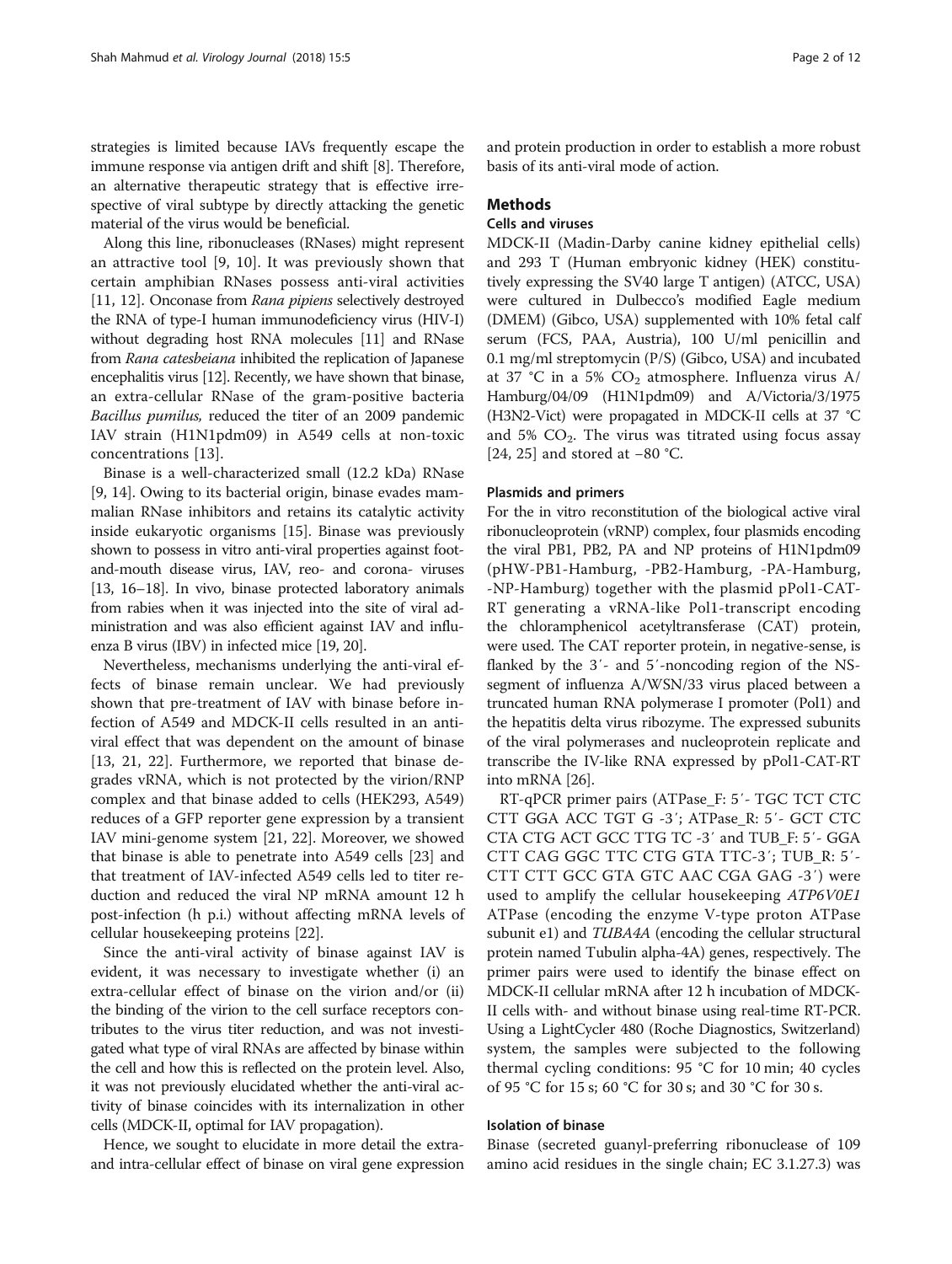isolated from Bacillus pumilus 7p culture fluid as described before [\[18](#page-10-0)]. Briefly, bacteria were grown until the early stationary phase in a phosphate-deficient medium at 37 °C with agitation at 200 rpm in a Multitron shaking incubator (INFORS HT, Switzerland). The cells were pelleted by centrifugation at 6000 g for 30 min at 4 °C. The supernatant was diluted 1:5 with sterile deionized water after acidification by glacial acetic acid to pH 5.0 and applied on the column packed with DE-32 DEAE cellulose (Whatman, United Kingdom) equilibrated with 10 mM Na acetate buffer (pH 5.0). The eluate was loaded on phosphocellulose P11 (Whatman, United Kingdom) equilibrated with 10 mM Na phosphate buffer (pH 5.0). The phosphocellulose was washed by 10 mM Na phosphate buffer (pH 5.0) until the  $A_{280}$  dropped below 0.05. Then, the column was equilibrated with the 20 mM Na phosphate buffer (pH 7.0). The protein was eluted using 200 mM Na phosphate buffer (pH 7.0). Further purification of binase was performed using UNOS6 column equilibrated with 10 mM Na phosphate buffer (pH 7.0) and Biologic DuoFlow chromatography system (Bio-Rad, USA). Protein was eluted using a linear gradient of 0–0.3 M NaCl with the flow rate of 2 mL/min. Protein concentration and RNase activity were determined in the peak fractions. RNase-containing fractions were concentrated and desalted using Amicon Ultra-4 centrifugal filter units (Merck, USA). Homogeneity and authenticity of the purified enzyme were confirmed by PAAG electrophoresis, Western blotting (ECL) and MALDI TOF/TOF mass spectrometry (UltrafleXtreme, Bruker Corporation, Germany) [\[27\]](#page-10-0). Protein samples were lyophilized as described before [\[22](#page-10-0)].

#### RNase activity assay

Ribonuclease activity of binase was measured by the hydrolysis products of high-molecular weight yeast RNA. Reaction mixture containing 0.5 mg/ml of RNA in 0.1 M Tris-HCl buffer, pH 8.5 and solution of binase was incubated at 37 °C for 15 min. The enzymatic reaction was stopped by addition of 6.8% cold perchloric acid on ice. Non-degraded RNA was pelleted by centrifugation at 12000 g for 10 min and the supernatant was used for the measurement of absorption at 260 nm. One unit of ribonuclease activity corresponded to the quantity of the enzyme that increased the absorption at 260 nm by 1 optical unit as calculated for 1 ml of reaction mixture and for 1 h of incubation considering the dilution of the enzyme [\[13](#page-10-0), [18](#page-10-0)].

#### Cytotoxicity concentration 50% ( $CC_{50}$ )

The cytotoxicity of binase for MDCK-II cells was determined via MTT assay [[28\]](#page-10-0). Briefly, cells incubated with binase for 24 h were washed and incubated for 90 min in 200 μl of MTT-mix (growth DMEM medium containing 175 μg/ml MTT = 1-(4,5-dimethylthiazol-2-yl)- 3,5-diphenylformazan; Sigma) and subsequently fixed with 3.7% PFA (paraformaldehyde) for 30 min at room temperature (RT). The cells were dried and the tetrazolium crystals were dissolved by adding 200 μl of isopropanol to each well. The plates were shaken for 10 min and analyzed photometrically at 490 nm excitation in an ELISA reader EL808 (BioTek, USA). The percentage of cell viability after binase exposure was calculated as follows: Percentage viability =  $100/(MTT)$  value of untreated sample x MTT value of inhibitor treated sample) using GraphPad Prism 5.01 Software (GraphPad Software, Inc., USA) by plotting the percent of viable cells as a function of the binase concentration.

#### Effective concentration 50% (EC $_{50}$ )

The effective concentration ( $EC_{50}$ , the concentration of compound which reduces the virus titer by 50%) of binase against H1N1pdm09 was determined in MDCK-II cells. The cells were grown over night in a 48-well plate  $(n = 3)$ in a humidified incubator at 37 °C and 5%  $CO_2$ . Cell monolayers were then washed and infected with H1N1pdm09 virus suspension in PBS<sup>++</sup>(PBS containing 1 mM MgCl<sub>2</sub>, and 0.9 mM CaCl<sub>2</sub>)/BA (PBS<sup>++</sup> containing 0.21% bovine albumin and  $P/S$ ) (MOI = 1) for 1 h at RT. After removing the virus inoculum, cells were then supplemented with 250 μl DMEM/BA (DMEM containing 0.21% bovine albumin and P/S) in each well containing 1 μg/ml TPCKtreated Trypsin (Sigma Aldrich, Germany) (+/−) binase at the indicated concentration and incubated for 24 h, at 37 °C and 5%  $CO<sub>2</sub>$ . The supernatants containing H1N1pdm09 virus were subsequently assayed for their viral titers using focus assay [[24, 25\]](#page-10-0).

#### Hemagglutination inhibition assay (HAI)

Ligand/binase interaction: The HAI assay detects neutralizing agents to the viral hemagglutinin (HA) by measuring the inhibition of virus-mediated agglutination of erythrocytes. To determine its neutralizing ability (affinity) towards H1N1pdm09 HA receptor binding residues, binase  $(10^5 \text{ U/ml})$  was twofold serially diluted  $(1:10-1:1280)$  in 25 μl of 1xPBS in V-shaped well plates. An equal volume (25 μl) containing four HA units of H1N1pdm09 was added and then incubated at RT for 30 min. Then 50 μl of 1% chicken erythrocytes in suspension (PBS) was added to the wells, mixed by shaking the plates on a mechanical vibrator and incubated at 4 °C until control showed dot formation.

Binase/receptor interaction: In an additional approach to analyze the ability of binase to interfere with HA binding to its receptor on the surface of the chicken erythrocytes, these were pre-incubated with binase before virus was added. Briefly, binase  $(10^5 \text{ U/ml})$  was serially diluted in a 96-well microtiter plate in 25 μl 1xPBS and then 50 μl of 1% erythrocytes was added and incubated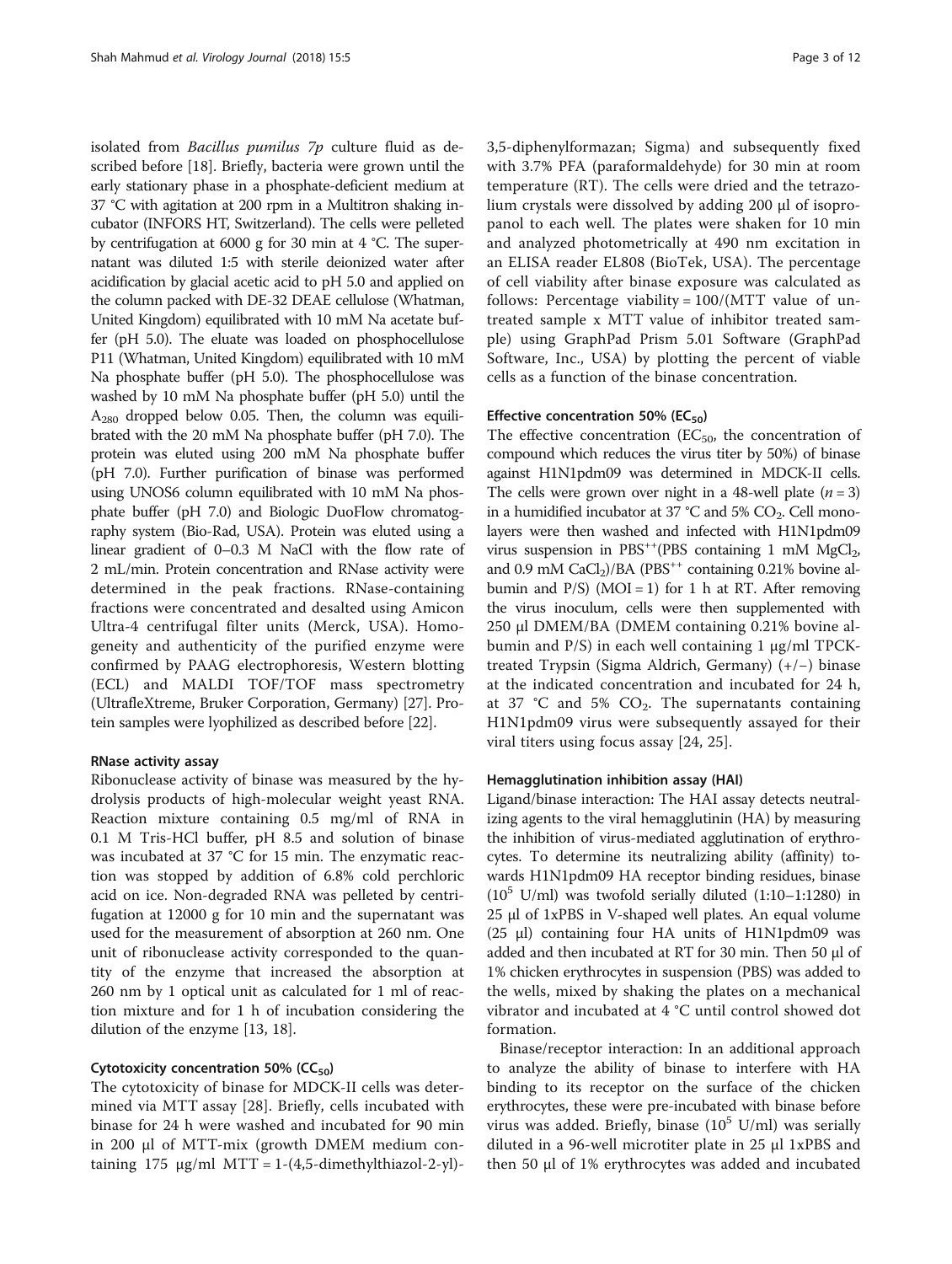together for 30 min. Then, 25 μl of four hemagglutinin units (HAU) of H1N1pdm09 was then added and incubated at 4 °C for 45 min. 1% erythrocytes plus 1xPBS, binase (10<sup>5</sup> U/ml) or H1N1pdm09 (4 HAU) were used as controls. Agglutination patterns were read after 45 min and the HI titer was defined as the reciprocal of the last dilution of serum that completely inhibited hemagglutination.

# Immunofluorescence assay

To detect the internalization of binase into MDCK-II cells, the cells were incubated on a glass cover slips in a 6-well plate with or without binase  $(10^5 \text{ U/ml})$  for 4 h. Cell monolayers were then washed twice with PBS<sup>++</sup> and incubated with 3.7% formaldehyde for 10 min at RT for fixation and washed. To determine the binase accumulation within the cells, cells were incubated with 0.5% Triton X-100 for 7 min at RT. After washing with  $PBS^{++}$ , the cells were incubated with  $PBS^{++}$  containing 3% BSA for 20 min at RT. Following washing, rabbit polyclonal anti-binase primary antibody (1:50, provided by Dr. Vershinina, Kazan Federal University, Russia) and subsequently chicken monoclonal anti-rabbit Alexa Fluor 488 (1:1000, life technologies, USA) as secondary antibody and was added to the permeabilized cells to detect binase accumulation on- or in the cells. DAPI (0.1 mg/ml PBS/3%BA, Roth, Germany), was used for nuclei staining. The binase localization was detected using a LSM 780 confocal microscopy (Carl Zeiss, Germany). The binase accumulation on the MDCK-II cellular membrane was checked from time to time using the above-mentioned assay without 0.5% Triton X-100 treatment.

#### Binase treatment

To analyze the intra-cellular effect of binase on IAV propagation,  $10^5$  U/ml of binase (12 h p.i., after singlecycle virus replication) or different concentration of binase (24 h p.i., after multi-cycle virus replication) were added to confluent monolayers of MDCK-II cells in 96-well plates containing DMEM/BA medium. Cells with and without binase were pre-incubated for 4 h at 37 °C in a 5%  $CO<sub>2</sub>$  atmosphere and were then further washed twice with PBS<sup>++</sup> and subsequently infected with H1N1pdm09 (MOI = 1) in PBS<sup>++</sup>/BA for 60 min at RT. This procedure should prevent interaction between binase and virus particles outside the cells and allowed the internalization of the enzyme into the cells previous to viral infection. After removal of the virus suspension from the cell surface, the cells were further incubated for 8 h in  $1 \times 10^5$  U/ml binasecontaining DMEM/BA medium, then the medium was removed. Cell monolayers were then washed twice with PBS<sup>++</sup> and fresh binase-free DMEM/BA medium containing 1 mg/ml TPCK-treated trypsin

was added. Samples of the culture media were collected at 12 h or 24 h p.i. for virus titration via focus assay [[24](#page-10-0), [25\]](#page-10-0).

#### Degradation analysis of vRNA within viral particles

H1N1pdm09 (200 μl) containing cell culture supernatant  $(1 \times 10^6$  FFU/ml) was incubated with  $10^5$  U/ml binase (final concentration) for 30 min at 37 °C. As a control, virus was incubated without binase. The viral RNA was then extracted and purified using "RNeasy total RNA isolation kit" (Qiagen, Germany) according to the manufacturer's instructions. Then, vRNA of PB2 was amplified using "SuperScript III One-Step RT-PCR Platinum Taq High Fidelity" (Invitrogen, USA). Briefly, 100 ng of extracted vRNA were mixed with 25 μl "2× Reaction Mix", 2 μl (0.4 μM) of forward and reverse universal primers [[29\]](#page-10-0). The total volume was adjusted to 50 μl using nuclease-free water and then subjected to cDNA synthesis at 55 °C for 40 min, followed by pre-denaturation (94 °C for 2 min), PCR amplification (20, 25, 30, 35 cycles: 94 °C/15 s for denaturation, 58 °C/30 s for annealing and 68 °C/3 min for extension) and final extension (1 cycle: 68 °C/5 min). The RT-PCR products were detected by 1% agarose gel electrophoreses and gel documentation.

#### Protein extraction and western blotting

Viral NP protein was detected via western blot analysis. Briefly, total cellular proteins from H1N1pdm09-infected MDCK-II cells (MOI = 3), either binase-treated  $(1 \times$  $10<sup>5</sup>$  U/ml, 4 h before infection and during 8 h p.i.) or left untreated, were extracted at 4, 6, 8 h p.i. as described before [\[30](#page-10-0)]. The protein concentration of each sample was measured using Bradford Assay Kit (Bio-Rad, USA). Cell lysates were subjected to 4–12% SDS-polyacrylamide gradient gel electrophoresis (Invitrogen, USA) and subsequent Western blotting. The samples were transferred onto polyvinylidenefluoride (PVDF) membranes (GE Healthcare, UK) according to the manufacturer's instructions using XCell II Blot Module (Invitrogen, USA). The NP protein of H1N1pdm09 was detected using a rabbit polyclonal anti-influenza A (H1N1) virus NP protein antibody (1:1000, Thermo Scientific, USA). Beta Actin was detected as loading control using mouse monoclonal anti-beta Actin antibody (1:5000, Abcam, UK). As secondary antibodies for detection goat anti-mouse IRDye 800 CW and goat anti-rabbit IRDye 680 CW (1:15,000, Abcam, UK) were used and detected with Odyssey imaging systems (LI-COR, USA). Protein quantification was performed using "Quantity one" software (Bio-Rad, USA). To detect the internalized binase for binase-treated and nontreated MDCK-II cells, we performed western blot analysis as described previously.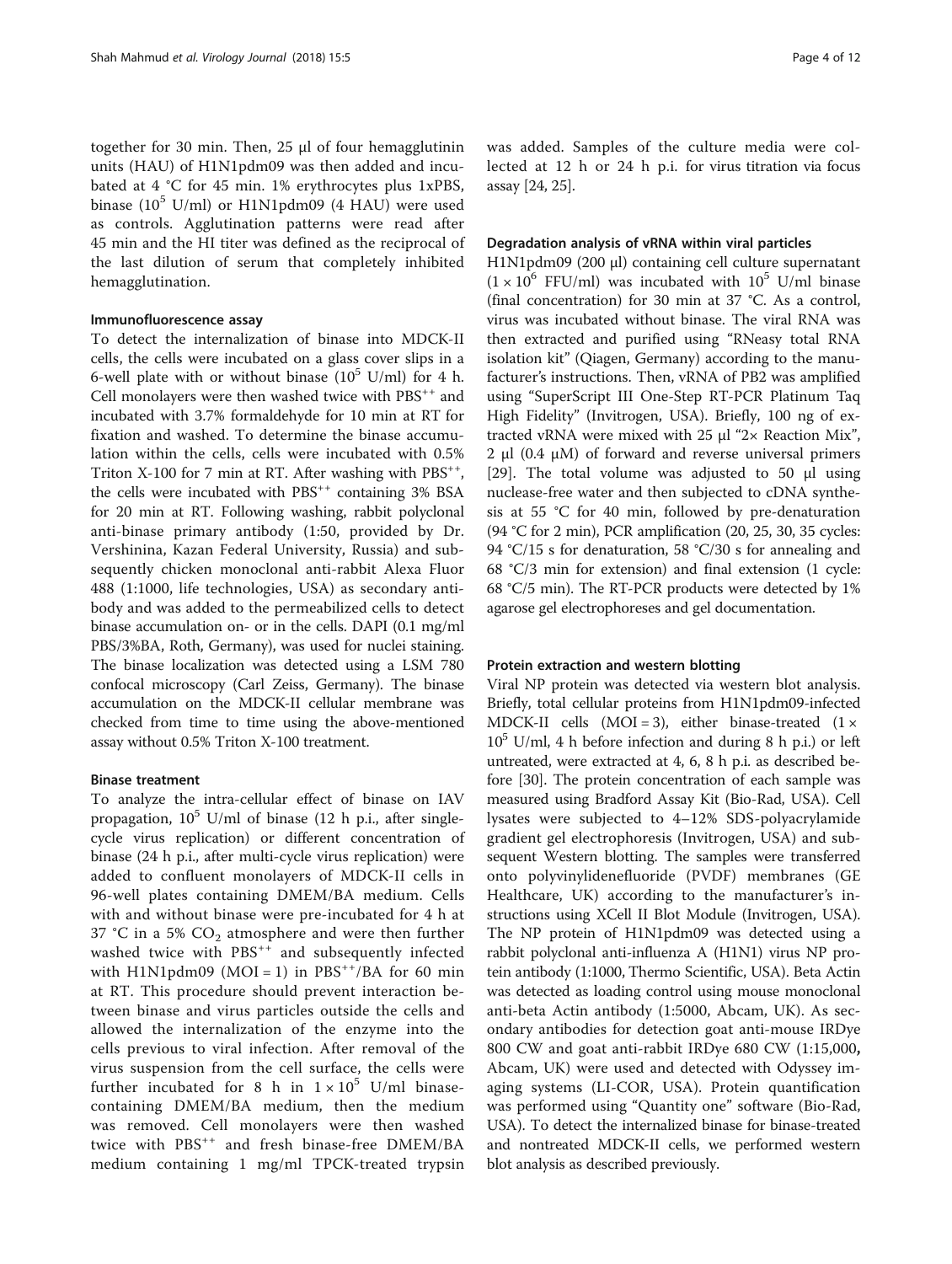# Primer extension

In 6-well plates, 3 wells of confluent MDCK-II cell monolayers were infected with H1N1pdm09 at a MOI of 3 either in the absence or presence of binase  $(1 \times 10^5 \text{ U})$ ml). The total RNA was extracted using Trizol reagent (Invitrogen, USA) at 8 h p.i. and processed as previously described [[25, 31](#page-10-0), [32\]](#page-10-0). The gene-specific DNA primers used were NP mRNA, cRNA (5′-ACCATTCTCCCAA CAGATGC-3′) and vRNA (5′-ATGATGGAGAGTGCC AGACC-3′) specific. The cellular 5S rRNA was detected using specific primer (5′-TCCCAGGCGGTCTCCCAT CC-3′) and used as an internal control. Transcription products were analyzed on 7% polyacrylamide gels containing 7 M urea in Tris-borate-EDTA (TBE) buffer and signals were detected and calculated using a molecular imager and the Quantity One software (BioRad), respectively. The increases of vRNA, mRNA and cRNA level (corrected with respect to 5S rRNA) were expressed relative to values obtained without binase treatment (arbitrarily 100%).

#### RNA extraction and cDNA preparation

To characterize the effect binase on cellular mRNA MDCK-II cells were grown for 12 h in a 6-well plate and were either binase-treated  $(10^5 \text{ U/ml in DMEM/BA})$  or left untreated (DMEM/BA) in triplicate for another 12 h. After washing with PBS<sup>++</sup>, cells were collected in PBS and immediately counted.  $10^6$  cells from each sample were used for RNA extraction and cDNA preparation. The cells from each sample were lysed with RLT buffer (Qiagen, Germany). Total RNA was purified using an RNeasy mini Kit (Qiagen, Germany) according to manufacturer protocol. Total RNAs of each sample was eluted using the same volume of elution buffer. A concentration of 100 ng of the eluted RNA from each sample was used for reverse transcription of ATP6V0E1 and TUBA4A mRNA using MMLV RT Kit (Evrogen, Russia) and the predefined antisense primers (Section Plasmids and primers) according to manufacturer protocol.

# Real-time PCR

To quantify cellular mRNA in MDCK-II cells using qPCRmix-HS SYBR Kit (Evrogen, Russia), 4 μl of each cDNA preparation (1–100 ng of the above reaction), 0.4  $\mu$ M of each (forward and reverse) primers, and 1 $\times$ qPCRmix-HS SYBR (Evrogen, Russia) were mixed in a LightCycler 480 Multiwell Plate 96 (Roche Diagnostics, Switzerland) on ice in the dark and covered by LightCycler 480 Sealing Foil. Thermal cycling was done under the conditions as described above (Section Plasmids and primers). The quantification and data analysis was performed using the LightCycler 480 Service Software (Roche Diagnostics, Switzerland) and identified the binase action

on cellular mRNA accumulation according to the relative fold-difference of expression levels.

# Chloramphenicol acetyl transferase (CAT) activity assay using a mini-genome system

To investigate the effect of binase on the gene expression activity of H1N1pdm09, an IAV mini-replicon system expressing a CAT reporter gene was employed. The plasmids (pHW200 for H1N1pdm09) encoding the viral polymerases (PB2, PB1, PA) and nucleoprotein (NP) were co-transfected together with pPol1-CAT-RT into 293 T cells (grown in 6 well plates) in a ratio of 1:1:1:2:2 as previously described with minor modifications [\[33](#page-10-0)]. Briefly, the transfection mixture consisting of 180 μl "Opti-MEM" (Thermo Fisher Scientific, USA) containing a total of 7 μg of plasmid DNA along with 15 μl "Trans-IT2020" (Mirus Bio, USA) was incubated for 45 min at RT. Then, the mixture was diluted to 1 ml using "Opti-MEM" and transferred to an 80–90% confluent 293 T cell monolayer to allow transfection. Then, the cells were incubated for 8 h at 37 °C. Afterwards, the transfection mixture was replaced with 2 ml Opti-MEM containing 0.2% BA and P/S with binase or without binase  $(1 \times 10^4$  U/ml and  $1 \times 10^5$  U/ml). At 48 h post transfection, cell lysates were prepared and tested for CAT activity (1:1000 dilution) as previously described [\[26\]](#page-10-0).

#### Statistical analysis

All experiments were performed in 3–8 biological repeats. Statistical tests and graphical data presentation were performed using SigmaPlot 10.0 Software (Systat Software, Inc., USA), GraphPad Prism 5 Software (GraphPad Software, Inc., USA) and MS Excel 2010 (Microsoft Corporation, USA). All data are presented as the mean  $\pm$ standard deviation of the mean (SD). The significance between two groups was determined via "Student t-test".

#### **Biosafety**

All experiments using infectious virus were performed in accordance with the German regulations applicable to the propagation of influenza viruses (IVs). All experiments involving pandemic influenza A (H1N1pdm09) virus were performed using biosafety level 2 (BSL2) containment laboratory approved for such use by the local authorities (RP, Giessen, Germany).

#### Results

# Binase impairs H1N1pdm09 propagation in MDCK-II at non-toxic concentrations

To elucidate the MOA of binase as anti-viral candidate against IAV, we used the MDCK-II cell line. The cytotoxic concentration of binase resulting in 50% cell death  $(CC<sub>50</sub>)$  was found to be higher than the highest tested binase concentration of 1000 μg/ml (approximately to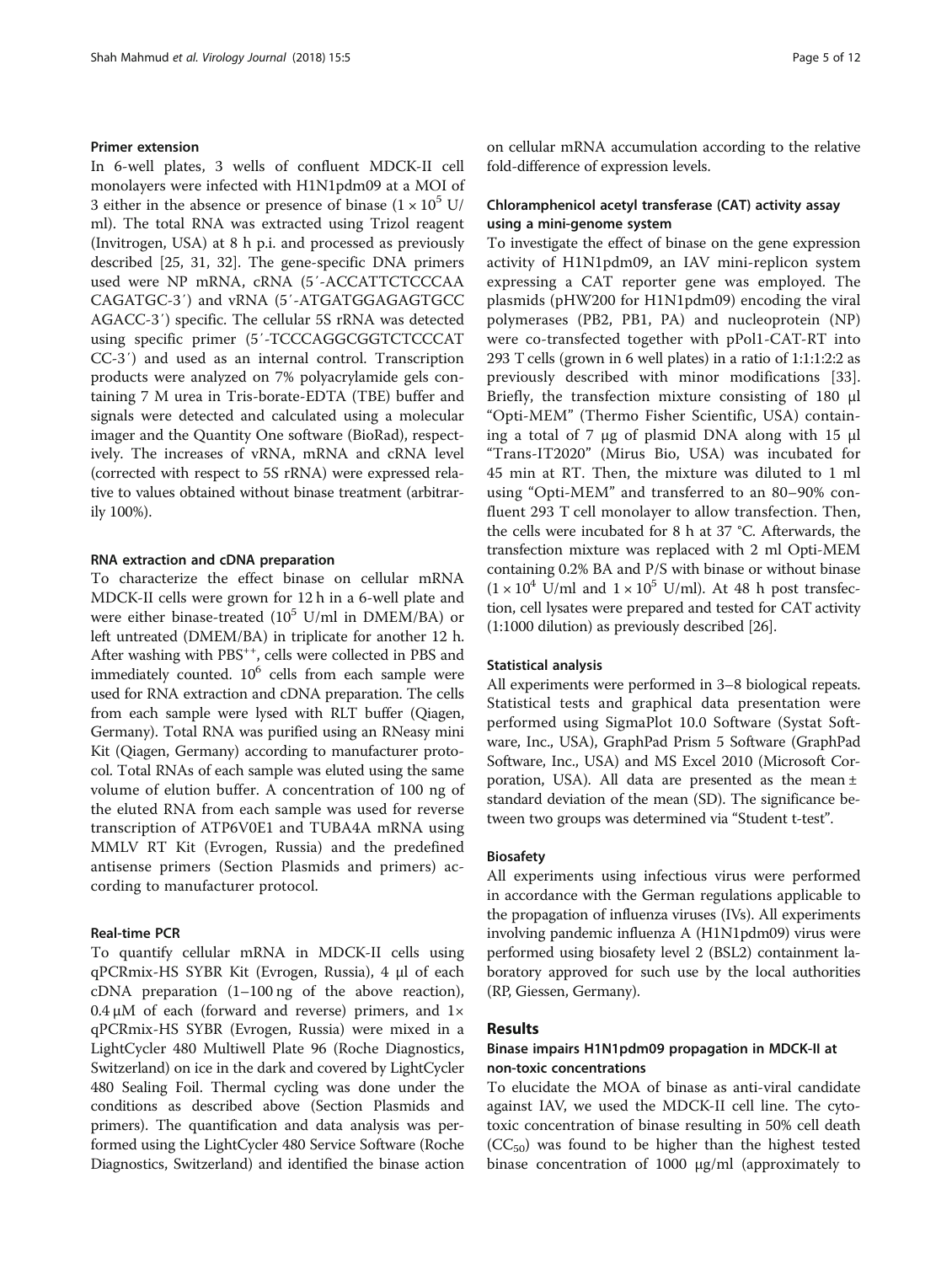$1 \times 10^6$  U/ml of enzyme activity) (Fig. 1a). Next, we determined the effective concentration binase that inhibits H1N1pdm09 propagation by 50% ( $EC_{50}$ ) to be  $6.7 \times 10^3$  U/ml (Fig. 1b). Based on the CC<sub>50</sub> and EC<sub>50</sub> on MDCK-II cells (Fig. 1)  $1 \times 10^5$  U/ml were selected to be used for further experiments.

# Binase does not interfere with HA/receptor binding and does not degrade viral RNA within free virus particles

It was previously reported that pre-incubation of virus with binase resulted in decreased virus titers after infection [\[13](#page-10-0), [21](#page-10-0), [22](#page-10-0)], that binase could degrade free viral RNA [\[21](#page-10-0)], and that treatment of IAV-infected A549 cells led to titer reduction [[22](#page-10-0)]. We therefore addressed whether binase would indeed directly interfere with the virus receptor binding activity and/or the viral RNA of the extra-cellular IAV particles.

The HAI analysis revealed that the binase has a negligible affinity towards IAV receptor binding residues (ligand/binase interaction) or to the surface receptors on chicken erythrocytes (binase/receptor interaction) and therefore did not interfere with viral attachment to red blood cells. The HAI titers were below the limit of detection (<1:10) (Additional file [1:](#page-9-0) Figure S1). Additionally, we found that the anti-viral activity of binase was not related to a direct interaction with viral RNA within intact viral particles. Envelope- and viral ribonucleoprotein complex (vRNP)-protected viral RNA genome of H1N1pdm09 was not affected by binase following 30 min of incubation of intact viral particles with binase at the concentration of  $1 \times 10^5$  U/ml. As analyzed by RT-PCR at different cycle numbers (20, 25, 30 cycles), the protected full length viral RNA remained unaffected by binase, suggesting that binase did not reduce the virus titer by affecting the cell free virus particles. The results described above argue against an extra-cellular MOA of binase, but indicate that the MOA is likely to be related to an effect within the host cell (Fig. [2a\)](#page-6-0).

#### Binase is accumulating in the cytosol of MDCK-II cells

To investigate whether binase exerts an intra-cellular MOA, we first assessed the ability of binase to internalize into MDCK-II cells. It was demonstrated before that binase penetrated into A549 cells [[23](#page-10-0)], nevertheless, we wanted to assure that this would also be the case for MDCK-II cells used in the present study. To determine the possible intra-cellular accumulation of binase in MDCK-II cells, fractions of binase-treated  $(1 \times 10^5 \text{ U/ml})$ cells were analyzed 8 h post-treatment (h p.t.) by Western blotting. The results indicated that binase could also penetrate and accumulate in MDCK-II cells (Fig. [2b](#page-6-0)). Employing immunofluorescent staining and confocal microscopy, we additionally showed that binase localizes mostly in the cytosol of MDCK-II cells within 4 h p.t. (Fig. [2c](#page-6-0)). Based on these results (Fig. 1 and Fig. [2](#page-6-0)), we speculate that the intra-cellular, non-cytotoxic concentrations of binase might exert an anti-viral effect on the viral RNA genome within the infected MDCK-II cells.

# Binase impairs IAV replication by attacking viral RNA species within infected MDCK-II cells

Binase exerts an anti-viral effect during multicycle replication of IAV (Fig. 1b). Based on the finding that binase can localize in the cytosol of MDCK-II at 4 h p.t. (Fig. [2b, c\)](#page-6-0), we investigated the intra-cellular effect of binase on H1N1pdm09 during a single replication cycle (12 h p.i.) and multiple replication cycles (24 h p.i.). MDCK-II cells were treated with binase 4 h before infection. Cells were then washed before adding the inoculum that was subsequently replaced by binase-containing media for up to 8 h after infection. The binase-containing media was then replaced with fresh binase-free media and virus titers were determined 12 (single-cycle) and 24 h



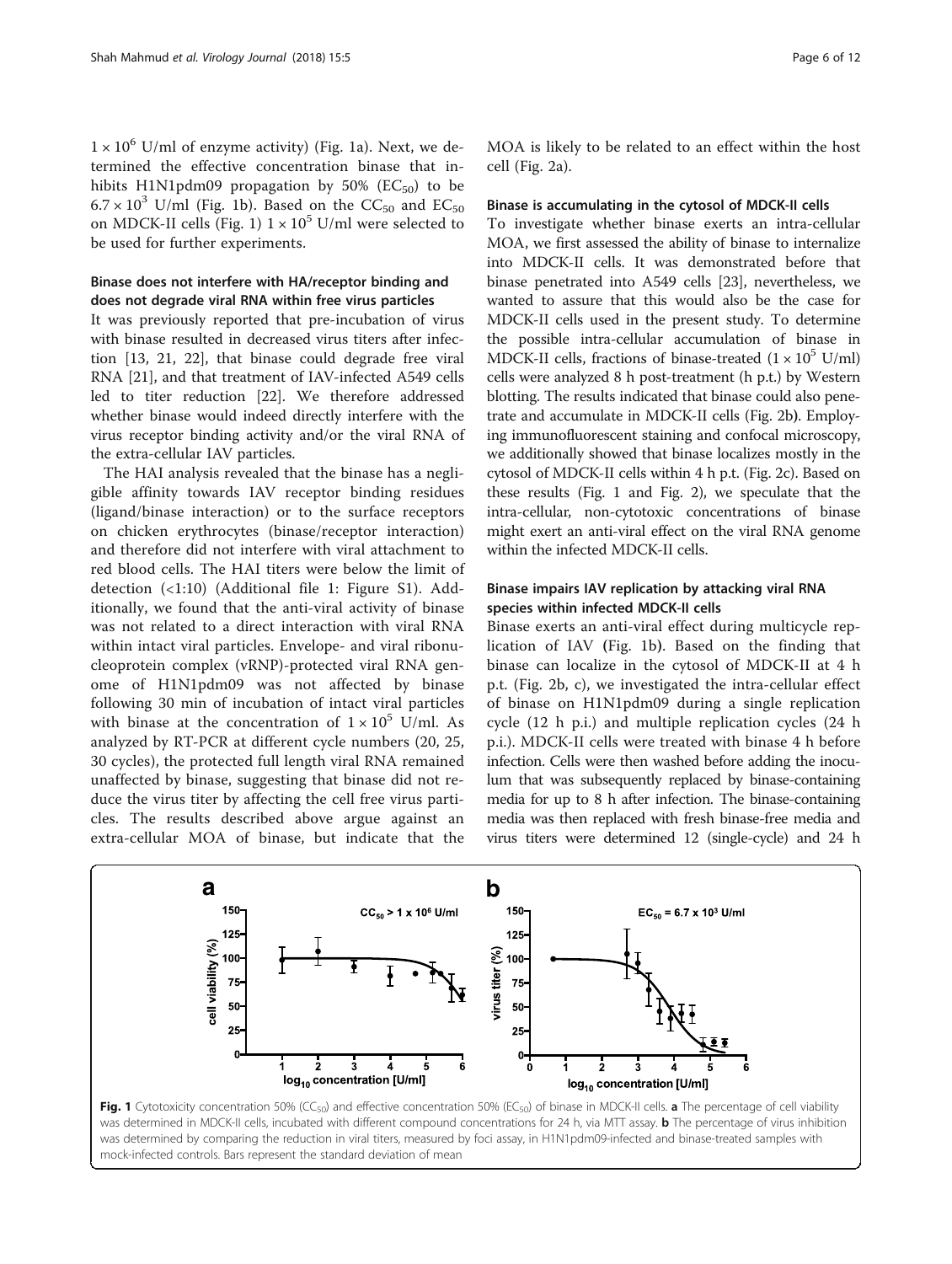<span id="page-6-0"></span>

(multi-cycle) later. This way we intended to avoid any extra-cellular effect of binase on the virus particles before initial infection, as binase was absent during the infection process. Washing the cells twice after removing the binasecontaining media before adding the fresh media without binase, removed all remaining extra-cellular binase from the cell monolayers. This had been verified by immunofluorescent microscopy using an anti-binase primary antibody (data not shown). By analyzing H1N1pdm09 viral titers, collected 12 h p.i., we found that binase could

significantly reduce viral propagation in MDCK-II cells by 22%. However, this virus reduction effect was potentiated at 24 h p.i. to reach 87% (Fig. [3a](#page-7-0)).

To indicate that the observed binase intra-cellular anti-viral effect against H1N1pdm is not strain specific, we investigated the binase anti-viral activity against H3N2-Vict under the same conditions (binase and MDCK cells were incubated 4 h before infection and 8 h p.i., MOI for H3N2 infection = 1, supernatants were titrated 24 h p.i. for progeny virions load). Interestingly, a significant reduction in the replication of H3N2-Vict was observed (Fig. [3b\)](#page-7-0).

We further determined the accumulation of vRNA, cRNA and mRNA of the NP segment in single-cycle replication  $(MOI = 3)$  by primer extension analysis using total RNA isolated at 8 h p.i. from MDCK-II-infected cells with H1N1pdm09 and either treated with  $10^5$  U/ml binase or left untreated. Quantification (Fig. [3c\)](#page-7-0) revealed that, compared to H1N1pdm09-infected/binase untreated MDCK-II cells, the H1N1pdm09-infected/binase treated MDCK-II cells showed significant drop in the accumulation of all viral RNA species in MDCK-II cells.

Therefore, we then checked of the NP expression using western blotting. The western blot analysis of infected and binase-treated MDCK-II cells (4 h before and after infection) analyzed 4, 6 and 8 h p.i. revealed that accumulation of the viral nucleoprotein (NP) was reduced during single-cycle replication by 36% and 24% at 6 and 8 h p.i., respectively (Fig. [3d](#page-7-0)). Taken together, these data further support our understanding that binase is intra-cellularly targeting the viral genome corresponding with a reduction of viral proteins.

# Binase does not affect expression of cellular housekeeping genes

To assess the specificity of binase for viral RNA, the impact of binase treatment  $(10^5 \text{ U/ml})$  on the expression of cellular housekeeping genes in MDCK-II cells was investigated. RT-qPCR demonstrated that the transcript accumulation of the MDCK-II housekeeping genes, ATPase (ATP6V0E1) and Tubulin (TUBA4A), was not altered upon binase treatment (Fig. [4a\)](#page-8-0). This was further confirmed by comparable beta-actin protein expression levels in binase-treated and untreated MDCK-II cells (Fig. [4b](#page-8-0)). Therefore, we assume that binase specifically affects viral genomic RNA and does not seem to alter cellular gene expression and translation.

# Binase reduces the gene expression of a H1N1pdm09 mini-genome system

The viral ribonucleoprotein (vRNP) complex of IAVs is responsible for transcription and replication of the viral genomic RNA and exists as a heterotrimeric polymerase complex consisting of the PB2, PB1 and PA polymerase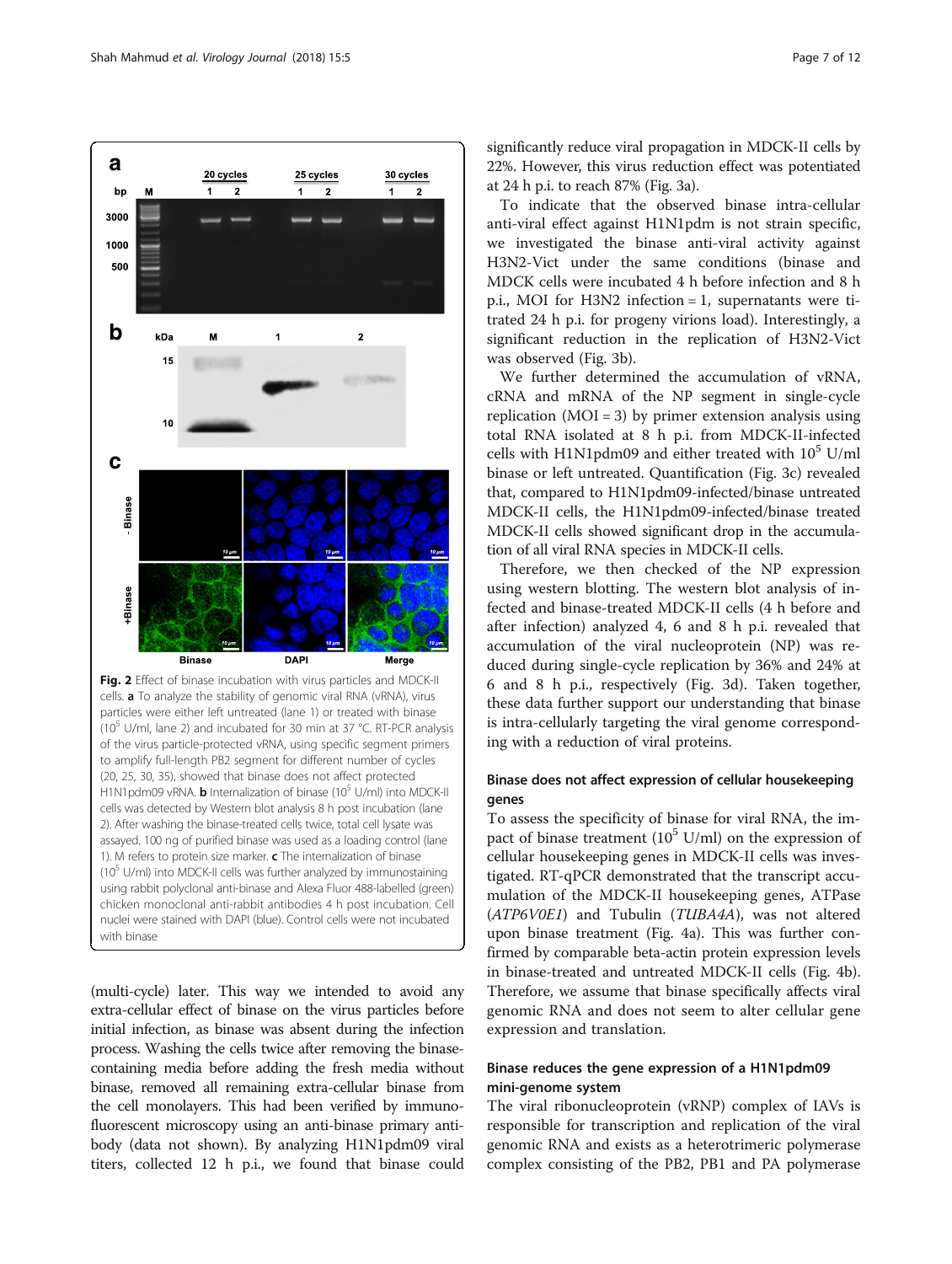<span id="page-7-0"></span>

(a) or 24 h p.i. for H3N2-Vict (b) and titrated using foci assay. c Effect of binase on the activity of the viral polymerase activity of H1N1pdm09 as determined by primer extension analysis. MDCK-II cells were infected (MOI = 3) with H1N1pdm09. At 8 h p.i., vRNA, mRNA, cRNA, and 5S rRNA (loading control) levels were determined.  $d$  Infected MDCK-II cells were treated with binase (10<sup>5</sup> U/ml, white bars) for the indicated time points or left untreated (black bars) in triplicates. The effect of binase on viral NP production was analyzed by Western blotting using a NP-specific antibody and calculated by setting the percentage of untreated cells at 100%. NP-specific signals were quantified and normalized to beta-actin expression (loading control) and calculated relative to the values obtained from cells without binase treatment (arbitrarily set to 100%). Statistical analysis was performed using the Student's t-test and two-way ANOVA, followed by Bonferroni post hoc test (\* =  $p < 0.05$ , \*\* =  $p < 0.01$ , \*\*\* =  $p < 0.001$ )

subunits bound to the viral RNA, which is enwrapped by the NP [\[34](#page-10-0)]. The plasmids encoding PB1, PB2, PA and NP genes of H1N1pdm09 and a plasmid expressing a vRNA-like Pol1 transcript encoding the open reading frame of the chloramphenicol acetyltransferase (CAT) reporter gene flanked by the 3′ and 5′ noncoding regions of the NS RNA segment of influenza A/WSN/33 (H1N1) virus (pPol1-CAT-RT) were used to reconstitute the viral RNP complex in vitro. Co-transfection of the five plasmids into 293 T cells yielded CAT protein that could be detected and quantified for its activity. The results obtained showed that the CAT activity of transfected/binase-treated cells was significantly reduced by 12% and 24% at  $1 \times 10^4$  U/ml and  $1 \times 10^5$  U/ml, respectively, in a concentration-dependent manner (Fig. [5](#page-8-0)). This

observation supports the idea that internalized binase possibly affects IAV gene expression within infected mammalian cells.

# **Discussion**

Influenza-like illness is still a major health problem and only few anti-viral approaches are approved. These few licensed viral-protein-dependent antiviral therapies are challenged by the continuous genomic evolution of influenza A viruses (IAVs) to overcome the selective pressure due to their overuse [\[35\]](#page-10-0). Consequently, new viralindependent anti-viral strategies are urgently needed and represent excellent alternative anti-influenza remedies. Herein, we investigated the MOA of bacterial ribonuclease (binase), against IAV replication in MDCK-II cells in more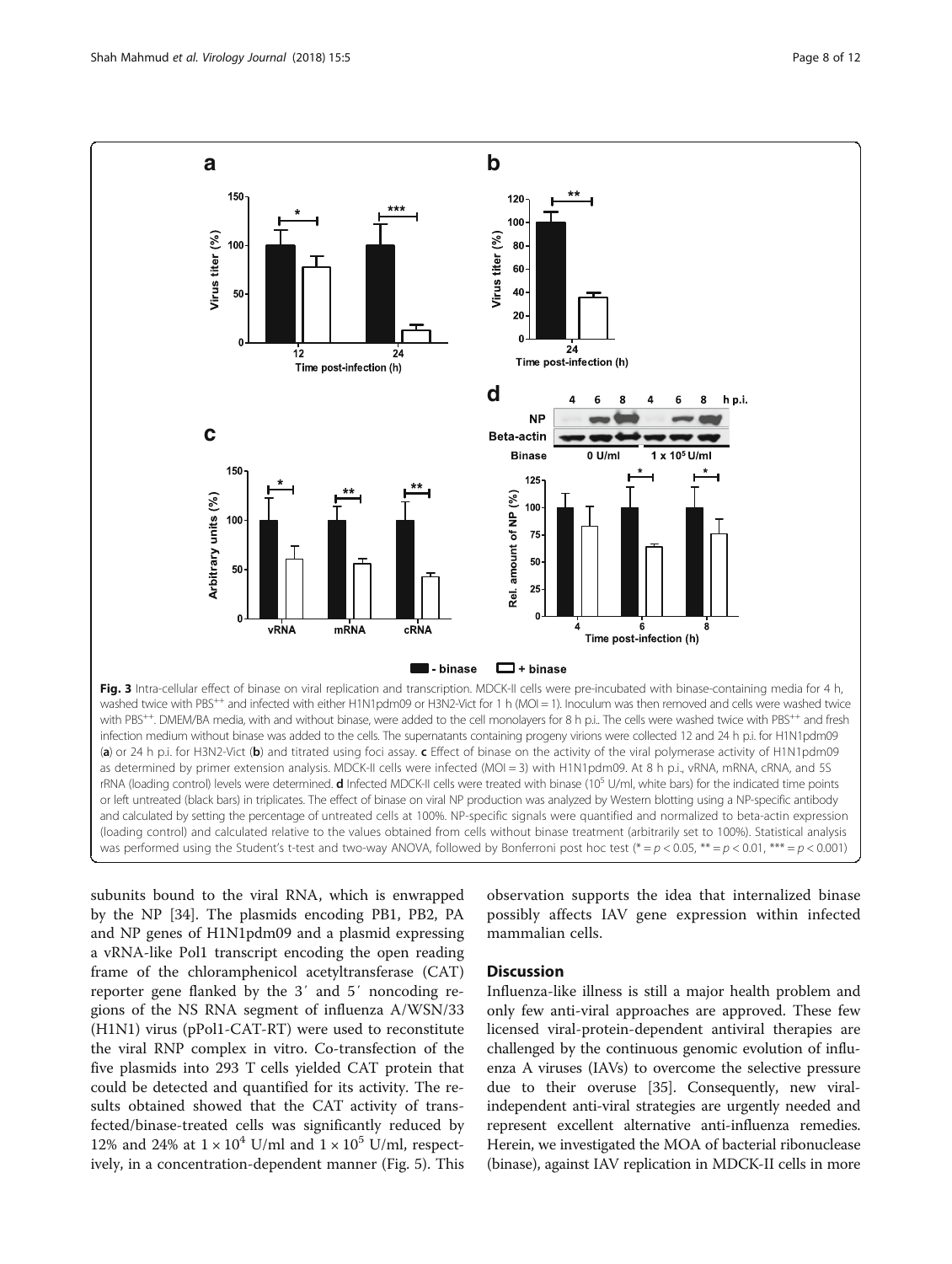<span id="page-8-0"></span>

detail to further evaluate the applicability of binase as a potential anti-influenza agent.

The current influenza anti-viral drugs target the function of the variable surface glycoproteins, NA and M2. This anti-influenza activity of NA-inhibitors and M2 blockers can be easily subverted and resisted via



binase was absent. Statistical significance was investigated using

the Student's t-test. \*\*\*P < 0.001

acquisition of distinct single or multiple amino acid (aa) residues in the corresponding viral proteins [\[7](#page-10-0)]. In contrast, the genome of IAV (vRNAs) has highly conserved regions, which can provide a constant site for targeting by different ribonucleases. However, some natural ribonucleases may be challenged with their high molecular weight (Mwt), existence of natural RNAase inhibitors and possible immunogenicity [[36\]](#page-10-0).

The bacterial ribonuclease, namely binase, is the guanylspecific RNAase from B. pumilus 7P with low Mwt (12.2 kDa/109 aa residues). It is also preferred to other natural ribonuclease being non-immunogenic and resistant to mammalian RNase inhibitors in vitro and in vivo [[10](#page-10-0), [17](#page-10-0), [20\]](#page-10-0). Binase could be used intranasally or by intravenous injection and both administrations shown an antiviral effect of the enzyme in vivo [[19, 20](#page-10-0)]. All of these features emphasize that binase has the potential to be effective anti-influenza therapy.

In this study, the results obtained from the first set experiments, including HAI and RT-PCR analysis of binase-treated virions, could exclude a detectable effect of binase on the ability of free virus particles to infect MDCK-II cells. This finding restricts the MOA of binase to an activity directly within the infected cell. Yet, previous studies [[13, 21, 22](#page-10-0)] observed an anti-viral effect after pre-incubation of the virus with binase prior to infection. This discrepancy might be explained by the fact that the binase added to the virions before infection was still present during infection. Therefore, binase might have entered through the interaction of the cationic binase protein with the negative charge of the cell surface [[13](#page-10-0)]. The receptors of the IAV hemagglutinin on the host cell surface carry a negative charge provided by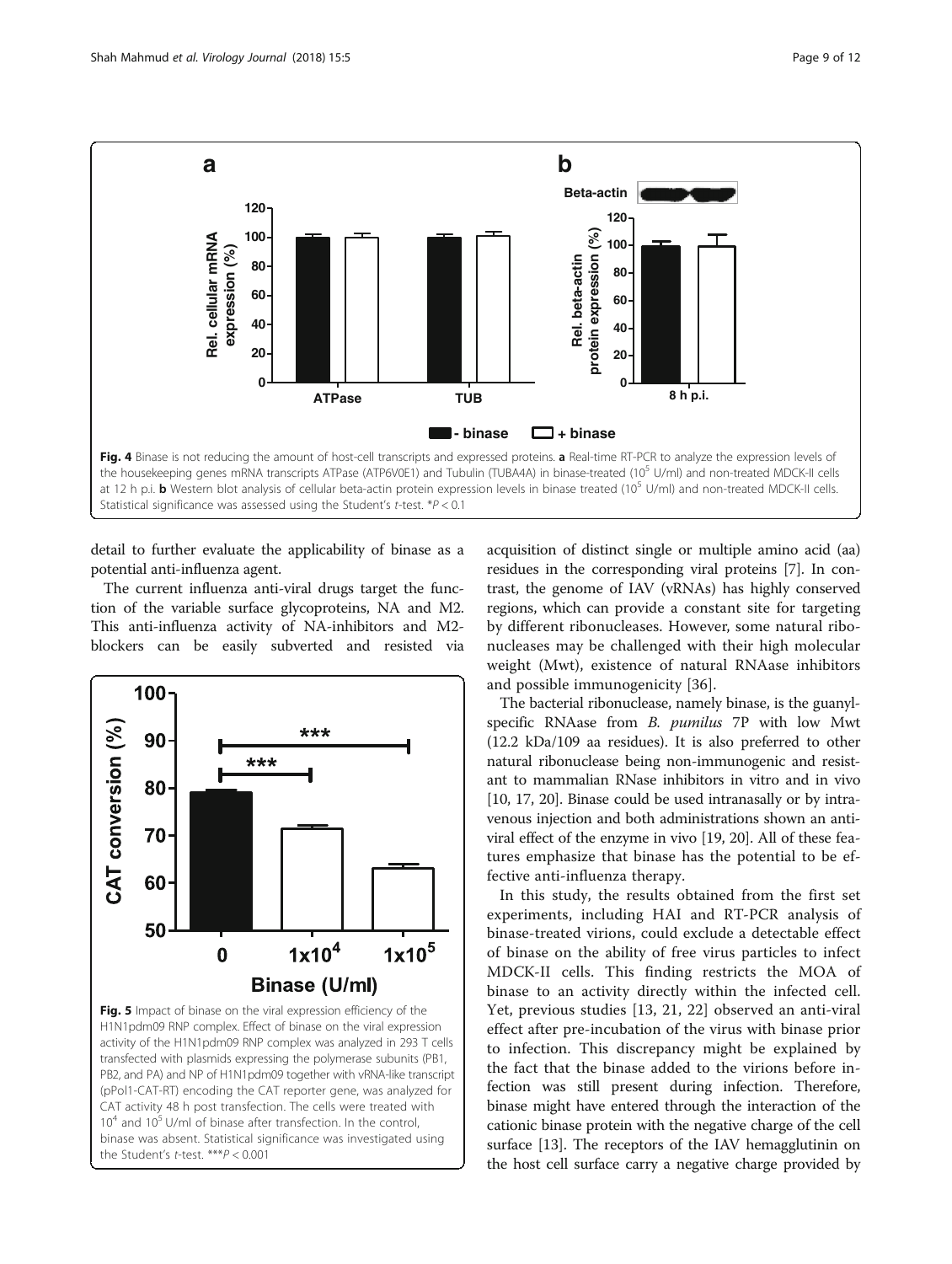<span id="page-9-0"></span>the sialic acid [\[37,](#page-10-0) [38](#page-11-0)] allowing the binase to contact the cell surface via electrostatic interaction and to be internalized via endocytosis independently of the virus [\[39\]](#page-11-0). Since the IAV enter the cells in a similar way, binase could further utilize such endosomes for efficient uptake. Interestingly, binase seems to have the ability to penetrate into cultured mammalian cells. In addition to the MDCK-II cells used for this study, binase was previously reported to be detected in A549 cells [\[23](#page-10-0)].

Next we assessed the ability of binase to impair H1N1pdm09 propagation at a non-toxic anti-viral concentration, while preventing direct interaction of virus particles with binase prior to initial infection. Compared to its anti-H1N1pdm09 activity at 24 h p.i., binase showed a significant anti-viral effect at 12 h p.i., which was not very strong probably due to the restricted uptake and accumulation of the binase into the host cells during the single replication cycle. This was overcome after multicycle replication assayed after 24 h p.i.. This significant anti-viral effect was also shown for a H3N2 vict strain indicating that binase is efficiently working at 24 h p.i., regardless of the strain subtype. Based on these aforementioned observations, we advanced to test the idea of an intra-cellular MOA by investigating the effect of binase on the accumulation of viral NP, viral RNAs, mRNA of cellular housekeeping genes and on the expression activity of a mini-genome system. The quantification of viral RNAs and of viral NP in binase-treated cells, as well as of the amount of cellular mRNA encoding housekeeping genes and the expression of a reporter gene by the viral mini-genome are all showing an inhibitory effect of binase. In a similar way, it was recently shown that the cellular double-stranded-RNAactivated RNase L, a critical component of interferonregulated anti-viral host responses, exerts its anti-viral activity during influenza virus infection by targeting specific sites in viral RNAs [\[40](#page-11-0)]. Unlike the cellular RNase L which has the tendency to target also the same specific sites in host cell RNAs, no significant impact on the expression of cellular housekeeping genes was observed. This has further supported the hypothesis that the IAV genome within the infected cell is the main target of binase.

In light of these findings, our study verified the favorable and specific activity of binase in inhibiting the viral replication of human IAVs in infected cells. Binase exerts its anti-viral effects by specifically degrading viral RNA species within the infected MDCK-II cells.

#### Conclusion

The present study provides novel findings on the antiviral properties and mode of action of binase. Here we show that the bacterial ribonuclease binase inhibits H1N1pdm09 propagation by degrading viral RNAs and thereby impairing the viral gene expression within infected MDCK-II cells, resulting in reduced intra-cellular viral protein accumulation. Assuming that the mode of action of binase is directed against the viral RNAs within the infected cell it should be indiscriminative and effective, regardless of the IAV subtype. This supports the idea of binase as a promising anti viral that might allow a targeted anti-influenza approach.

# Additional file

[Additional file 1: Figure S1.](dx.doi.org/10.1186/s12985-017-0915-1) The effect of binase on HA inhibition (HI). Twofold serially diluted binase (10 $<sup>5</sup>$  U/ml) was incubated with 4HAU of</sup> H1N1pdm09 and then supplemented with 1% chicken erythrocytes (RBCs) to detect the binase/ligand interaction (binase + H1N1pdm + RBCs). Meanwhile, twofold serially diluted binase (105 U/ml) was incubated with 1% chicken erythrocytes (RBCs) and then 4 HAU of H1N1pdm09 were added to explore the binase/receptor interaction (binase + RBCs + H1N1pdm). HI assay was conducted in triplicate for each serial dilution (1:10–1:1280).1xPBS, binase (105 U/ml), and H1N1pdm09 (4 HAU) were used as controls. (PDF 432 kb)

#### Abbreviations

AEC: 3-amino-9-ethylcarbazole; CAT: chloramphenicol acetyltransferase; ECL: enhanced chemiluminescence; FFU: focus-forming units; h p.i.: hours post-infection; h p.t.: hours post-treatment; HA: hemagglutination; MOI: multiplicity of infection; ТРСК: L-1-Tosylamide-2-phenylethyl chloromethyl ketone

#### Acknowledgements

Not applicable

#### Funding

This work was supported in part by grants from the Russian Science Foundation (grant no. 14–14-00522 to O.I., fellowship to R.S.), the BMBF founded FluResearchNet - Molecular Signatures Determining Pathogenicity and Species Transmission of Influenza A Viruses (01 KI 07136 to S.P.), the DFG-funded International Research and Training Group "Enzymes and multi-enzyme complexes acting on nucleic acids" (GRK1384, P.K., S.P.), the DFG funded collaborative research centre "Innate immunity of the lung" (SFB-TR 84 fellowship to J.D. and I.K., project B2 to S.P.) and the German Centre for Infection Research (DZIF), partner site Giessen, Germany (fellowship to C.M., TTU 01.803 Broad-spectrum Anti-virals to S.P.). The work was also supported by the partnership program between the Kazan Federal University, Russia and the Justus Liebig University, Giessen, Germany and the Research Visits Program "Research stays for university academics and scientists" by the German Academic Exchange Service (DAAD), "Evgenij Savojskij" program for young scientists and academics funded by the DAAD, Germany together with the Ministry of Education and Science of the Tatarstan Republic, Russia (scholarship to R.S.), and the post-doctoral program of the university of Giessen, Germany (Just'us to A.M.).. The research was performed within the Russian Government Program of Competitive Growth of Kazan Federal University. Equipment of the Institute of Medical Virology JLU, Giessen, and the "Interdisciplinary Center for Collective Use" of Kazan Federal University sponsored by Ministry of Education of Russia (ID RFMEFI59414X0003) was used.

#### Availability of data and materials

The datasets used and/or analysed during the current study are available from the corresponding author on reasonable request.

#### Authors' contributions

RSM, AM, OI, SP conceived and designed the experiments. RSM, AM, CM, PK, VU, YS, and IK performed the experiments. RSM, AM, OI and SP, analyzed the data. OI and SP contributed reagents/materials/analysis tools. RSM, AM, and SP wrote the paper. RSM, AM, and SP revised the final manuscript. All authors reviewed the manuscript. All authors read and approved the final manuscript.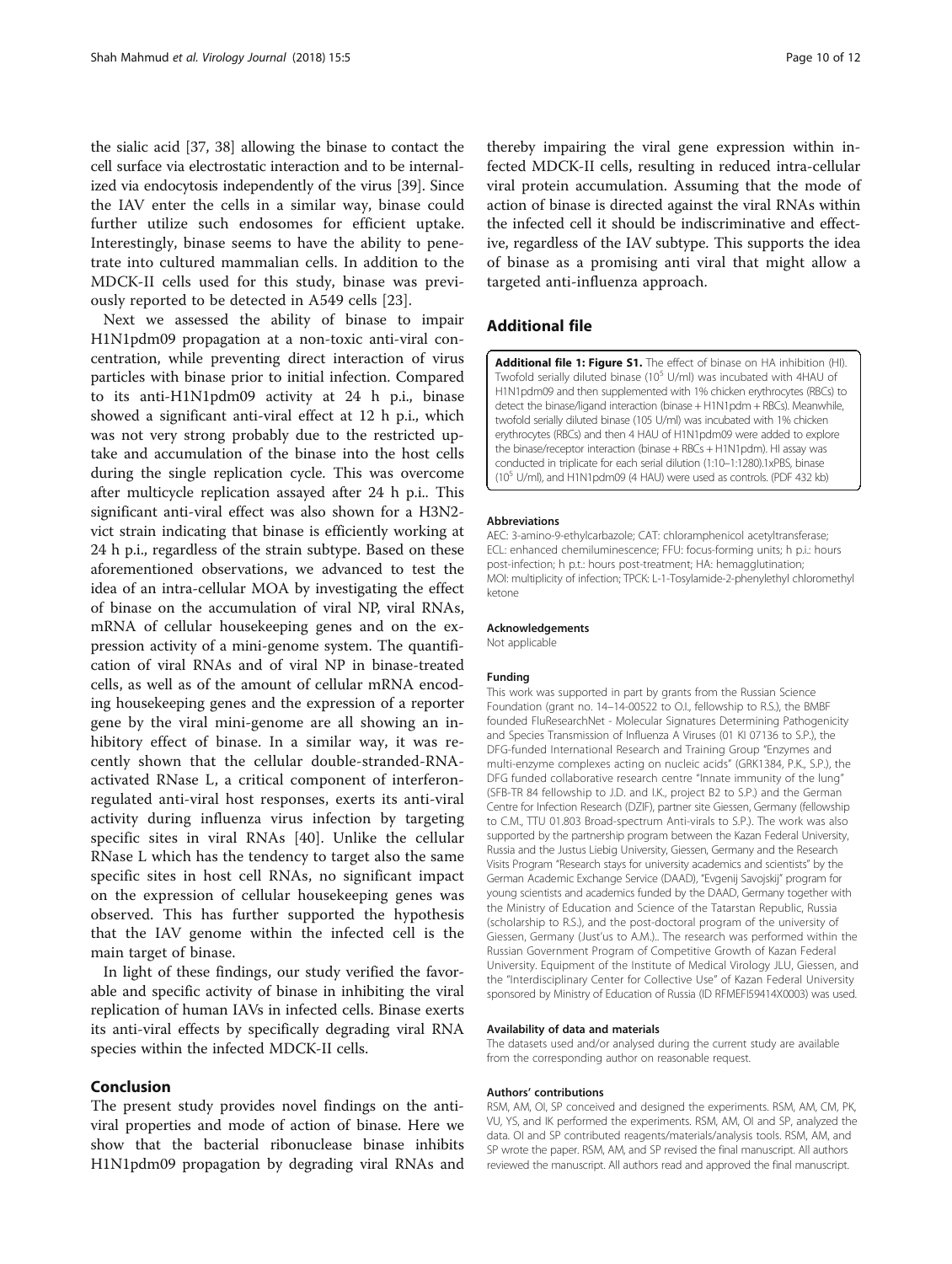#### <span id="page-10-0"></span>Ethics approval and consent to participate Not applicable

#### Consent for publication

Not applicable

#### Competing interests

The authors declare that they have no competing interests.

### Publisher's Note

Springer Nature remains neutral with regard to jurisdictional claims in published maps and institutional affiliations.

#### Author details

<sup>1</sup>Institute of Fundamental Medicine and Biology, Kazan Federal University, Kremlyovskaya Street 18, 420008 Kazan, Russia. <sup>2</sup>Institute of Medical Virology, Justus Liebig University, Schubertstrasse 81, 35392 Giessen, Germany. <sup>3</sup>Center of Scientific Excellence for Influenza Viruses, National Research Center (NRC), El-Buhouth Street 87, 12311 Dokki, Cairo, Egypt. <sup>4</sup>Present address: Department I - Cardiac Development and Remodelling, Max Planck Institute for Heart and Lung Research, Ludwigstrasse 43, 61231 Bad Nauheim, Germany. <sup>5</sup>Present address: Department of Biochemistry and Molecular Biology, Institute of Nutritional Science, Justus Liebig University, Heinrich-Buff-Ring 26-32, 35392 Giessen, Germany.

#### Received: 20 September 2017 Accepted: 19 December 2017 Published online: 05 January 2018

#### References

- 1. Nicholson KG, Wood JM, Zambon M. Influenza. Lancet. 2003;362:1733–45.
- 2. Kim TH. Seasonal influenza and vaccine herd effect. Clin Exp Vaccine Res. 2014;3:128–32.
- 3. Oh DY, Hurt AC. a review of the antiviral susceptibility of human and avian influenza viruses over the last decade. Scientifica (Cairo). 2014;2014:430629.
- 4. Klein EY, Serohijos AW, Choi JM, Shakhnovich EI, Pekosz A, Influenza A. H1N1 pandemic strain evolution–divergence and the potential for antigenic drift variants. PLoS One. 2014;9:e93632.
- 5. Mostafa A, el SM A, Slanina H, Hussein MA, Kuznetsova I, Schuttler CG, Ziebuhr J, Pleschka S. phylogenetic analysis of human influenza a/H3N2 viruses isolated in 2015 in Germany indicates significant genetic divergence from vaccine strains. Arch Virol. 2016;161:1505–15.
- 6. Neumann G, Noda T, Kawaoka Y. Emergence and pandemic potential of swine-origin H1N1 influenza virus. Nature. 2009;459:931–9.
- 7. Hussain M, Galvin HD, Haw TY, Nutsford AN, Husain M. Drug resistance in influenza a virus: the epidemiology and management. Infect Drug Resist. 2017;10:121–34.
- 8. El-Shesheny R, Bagato O, Kandeil A, Mostafa A, Mahmoud SH, Hassanneen HM, Webby RJ, Ali MA, Ghazi K. Re-emergence of amantadine-resistant variants among highly pathogenic avian influenza H5N1 viruses in Egypt. Infect Genet Evol. 2016;46:102–9.
- 9. Ulyanova V, Vershinina V, Ilinskaya O. Barnase and binase: twins with distinct fates. FEBS J. 2011;278:3633–43.
- 10. Ilinskaya ON, Shah Mahmud R. Ribonucleases as antiviral agents. Mol Biol. 2014;48:615–23.
- 11. Saxena SK, Gravell M, YN W, Mikulski SM, Shogen K, Ardelt W, Youle RJ. Inhibition of HIV-1 production and selective degradation of viral RNA by an amphibian ribonuclease. J Biol Chem. 1996;271:20783–8.
- 12. Lee YH, Wei CW, Wang JJ, Chiou CT. Rana Catesbeiana ribonuclease inhibits Japanese encephalitis virus (JEV) replication and enhances apoptosis of JEVinfected BHK-21 cells. Antivir Res. 2011;89:193–8.
- 13. Shah Mahmud R, Ilinskaya ON. Antiviral activity of Binase against the pandemic influenza a (H1N1) virus. Acta Nat. 2013;5:44–51.
- 14. Ulyanova V, Shah Mahmud R, Dudkina E, Vershinina V, Domann E, Ilinskaya O. Phylogenetic distribution of extracellular guanyl-preferring ribonucleases renews taxonomic status of two bacillus strains. J Gen Appl Microbiol. 2016;62:181–8.
- 15. Rutkoski TJ, Raines RT. Evasion of ribonuclease inhibitor as a determinant of ribonuclease cytotoxicity. Curr Pharm Biotechnol. 2008;9:185–9.
- 16. Alekseeva II, Kurinenko BM, Kleiner GI, Skuia A, Penzikova GA. Comparative study of the antiviral activity of pancreatic and microbial RNAse. Antibiotiki. 1981;26:527–32.
- 
- 17. Efimova MA, Shah Mahmud R, Zelenikhin PV, Sabirova MI, Kolpakov AI, Ilinskaya ON. Exogenous Bacillus Pumilus RNase (Binase) suppresses the reproduction of Reovirus serotype 1. Mol Biol. 2017;51:96–101.
- 18. Muller C, Ulyanova V, Ilinskaya O, Pleschka S, Mahmud RS, Novel Antiviral A. Strategy against MERS-CoV and HCoV-229E using Binase to target viral genome replication. Bionanoscience. 2017;7:294–9.
- 19. Gribencha SV, Potselueva LA, Barinskii IF, Deev SM, Balandin TG, Leshchinskaia IB. Antiviral activity of Bacillus Intermedius RNAase in guinea-pigs and rabbits infected with outdoor rabies virus. Vopr Virusol. 2006;51:41–3.
- 20. Shneider MA, Shtil'bans EB, Kuprianov-Ashin EG, Potselueva LA, Zaikonnikova IV, Kurinenko BM. anti-influenza effect of bacterial RNAse and the pharmacokinetic basis of its administration in experimental studies. Antibiot Khimioter. 1990;35:27–31.
- 21. Shah Mahmud R, Efimova M, Mostafa A, Ulyanova V, Ilinskaya O. Antiviral activity of bacterial extracellular ribonuclease against single-, doublestranded RNA and DNA containing viruses in cell cultures. Bionanoscience. 2016;6:561–3.
- 22. Shah Mahmud R, Muller C, Romanova Y, Mostafa A, Ulyanova V, Pleschka S, Ilinskaya O. Ribonuclease from bacillus acts as an antiviral agent against negative- and positive-sense single stranded human respiratory RNA viruses. Biomed Res Int. 2017;2017:5279065.
- 23. Cabrera-Fuentes HA, Aslam M, Saffarzadeh M, Kolpakov A, Zelenikhin P, Preissner KT, Ilinskaya ON. Internalization of Bacillus Intermedius ribonuclease (BINASE) induces human alveolar adenocarcinoma cell death. Toxicon. 2013;69:219–26.
- 24. Mostafa A, Kanrai P, Ziebuhr J, Pleschka S. Improved dual promotordriven reverse genetics system for influenza viruses. J Virol Methods. 2013;193:603–10.
- 25. Wang Z, Robb NC, Lenz E, Wolff T, Fodor E, Pleschka S. NS reassortment of an H7-type highly pathogenic avian influenza virus affects its propagation by altering the regulation of viral RNA production and antiviral host response. J Virol. 2010;84:11323–35.
- 26. Pleschka S, Jaskunas R, Engelhardt OG, Zurcher T, Palese P, Garcia-Sastre A. A plasmid-based reverse genetics system for influenza a virus. J Virol. 1996;70:4188–92.
- 27. Dudkina E, Ulyanova V, Shah Mahmud R, Khodzhaeva V, Dao L, Vershinina V, Kolpakov A, Ilinskaya O. Three-step procedure for preparation of pure Bacillus Altitudinis ribonuclease. FEBS Open Bio. 2016;6:24–32.
- 28. Mosmann T. Rapid colorimetric assay for cellular growth and survival: application to proliferation and cytotoxicity assays. J Immunol Methods. 1983;65:55–63.
- 29. Hoffmann E, Stech J, Guan Y, Webster RG, Perez DR. Universal primer set for the full-length amplification of all influenza a viruses. Arch Virol. 2001;146:2275–89.
- 30. Nacken W, Anhlan D, Hrincius ER, Mostafa A, Wolff T, Sadewasser A, Pleschka S, Ehrhardt C, Ludwig S. Activation of c-jun N-terminal kinase upon influenza a virus (IAV) infection is independent of pathogen-related receptors but dependent on amino acid sequence variations of IAV NS1. J Virol. 2014;88:8843–52.
- 31. Kanrai P, Mostafa A, Madhugiri R, Lechner M, Wilk E, Schughart K, Ylosmaki L, Saksela K, Ziebuhr J, Pleschka S. Identification of specific residues in avian influenza a virus NS1 that enhance viral replication and pathogenicity in mammalian systems. J Gen Virol. 2016;97:2135–48.
- 32. Fodor E, Palese P, Brownlee GG, Garcia-Sastre A. Attenuation of influenza a virus mRNA levels by promoter mutations. J Virol. 1998;72:6283–90.
- 33. Mostafa A, Kanrai P, Petersen H, Ibrahim S, Rautenschlein S, Pleschka S. Efficient generation of recombinant influenza a viruses employing a new approach to overcome the genetic instability of HA segments. PLoS One. 2015;10:e0116917.
- 34. Resa-Infante P, Jorba N, Coloma R, Ortin J. The influenza virus RNA synthesis machine: advances in its structure and function. RNA Biol. 2011;8:207–15.
- 35. El-Shesheny R, Bagato O, Kandeil A, Mostafa A, Mahmoud SH, Hassanneen HM, Webby RJ, Ali MA, Kayali G. Re-emergence of amantadine-resistant variants among highly pathogenic avian influenza H5N1 viruses in Egypt. Infect Genet Evol. 2016;46:102–9.
- 36. Papageorgiou AC, Shapiro R, Acharya KR. Molecular recognition of human angiogenin by placental ribonuclease inhibitor–an X-ray crystallographic study at 2.0 a resolution. EMBO J. 1997;16:5162–77.
- 37. Arinaminpathy N, Grenfell B. Dynamics of glycoprotein charge in the evolutionary history of human influenza. PLoS One. 2010;5:e15674.